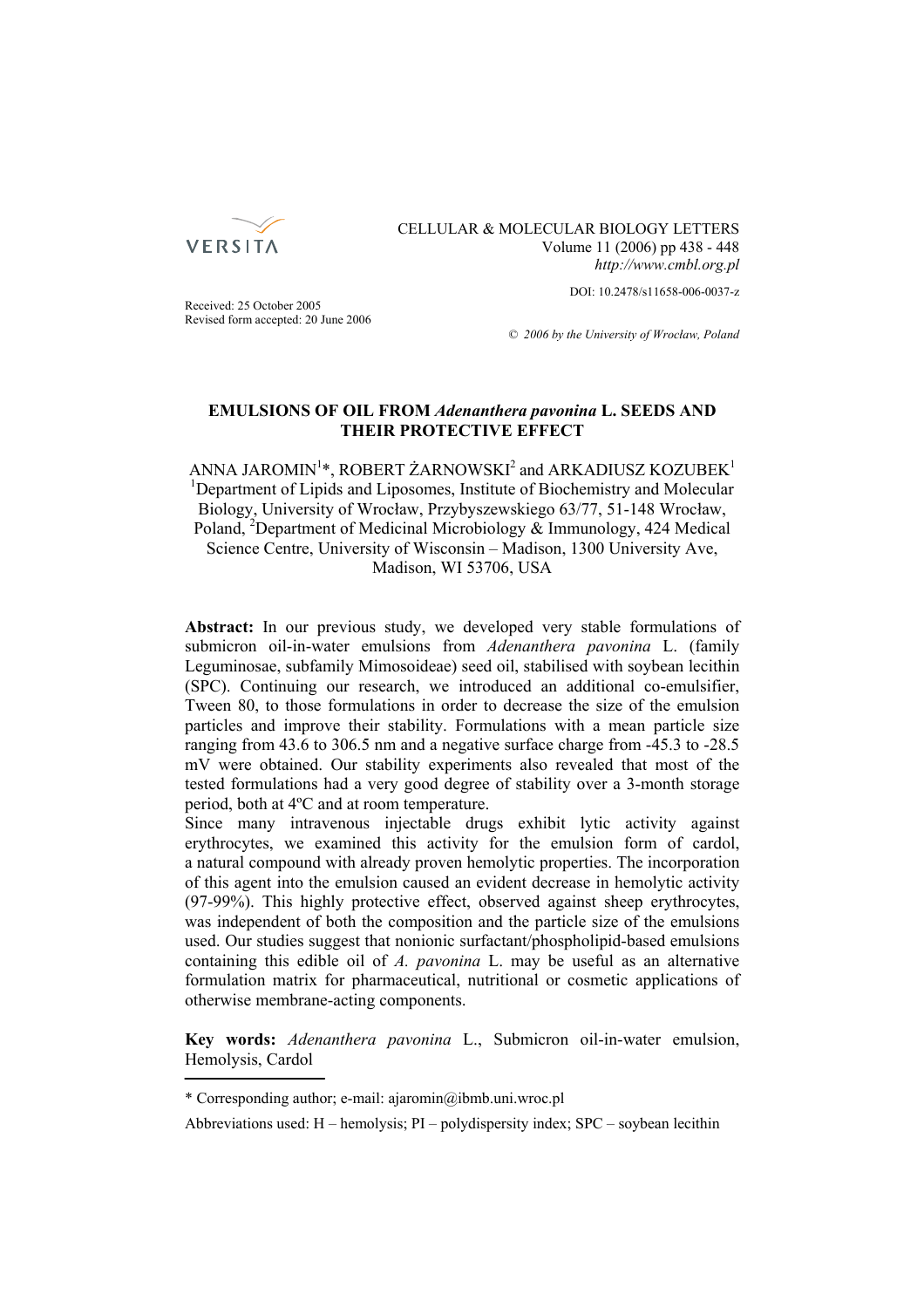### CELLULAR & MOLECULAR BIOLOGY LETTERS 439

### **INTRODUCTION**

At present, there is a huge renewed interest in the lipid emulsions of vegetable oils for the delivery of drugs. Emulsions are defined as dispersions of one liquid inside another, where those liquids are immiscible. Submicron lipid emulsions are biocompatible, biodegradable and physically stable. They minimize the side effects of the incorporated drugs and can easily be produced on a large scale. The drug-induced hemolysis of erythrocytes can also be avoided via incorporation into a lipid emulsion [1]. In our previous study, we demonstrated that the oil from the seeds of the tropical deciduous tree *Adenanthera pavonina*  L. (Leguminosae) could be used as a valuable matrix for forming stable lipid emulsions [2]. *A. pavonina* L. is endemic to southern China and India. It has been widely naturalized in Malaysia, western and eastern Africa, and on most islands of both the Pacific and Caribbean regions. Extracts from the seeds of this extensively cultivated plant are under investigation in numerous laboratories [3-5], and the anti-inflammatory and analgesic effects of the *A. pavonina* extract have been demonstrated [6]. A. *pavonina* is also known as a food tree, because its seeds are often eaten by people. Nutritional studies showed that one quarter of the seed is oil with a high percentage of proteins [7]. Instrumental analyses of this oil revealed a lack of hemolytic compounds like polyamines or resorcinolic lipids. A further detailed examination of the properties (particle size, Zeta potential values, stability over time) of emulsions from oil from *A. pavonina* indicated that the tested oil could be used as a carrier of active ingredients [2]. Submicron oil-in-water (o/w) emulsions, stabilised mainly by phospholipids, have been in use for many years. They have important potential as carriers of drugs that are insoluble in the aqueous phase. Several drugs have already been successfully introduced into emulsions and are commercially available, including diazepam (Diazemuls®), propofol (Diprivan®) and cyclosporin A (CIPOL Inj.®, Sandimmun Neoral®). Other poorly water-soluble drugs have

been formulated in o/w emulsions and are currently being extensively studied, including such drugs as paclitaxel [8-10] and cyclosporin A [11]. Emulsions with phosphatidylcholine as the major emulsifier have also been widely used as a source of energy in parenteral nutrition (fat emulsions). Phospholipids obtained from soybeans are generally used in the formulation of submicron emulsions, liposomes and mixed micelles for intravenous drug administration. The nonionic surfactant Tween 80 is another potent emulsifier exploited in many pharmaceutical preparations.

Lipid emulsions are well accepted as intravenous delivery systems due to their ability to incorporate hydrophobic drugs or compounds of poor water solubility. This is very important: many newly developed drugs are poorly water-soluble as this reduces side effects. Submicron emulsions are also used in oral drugs to increase bioavailabity and to prolong the pharmacological effects of drugs with poor oral absorption or a short biological half-life, or in ocular delivery systems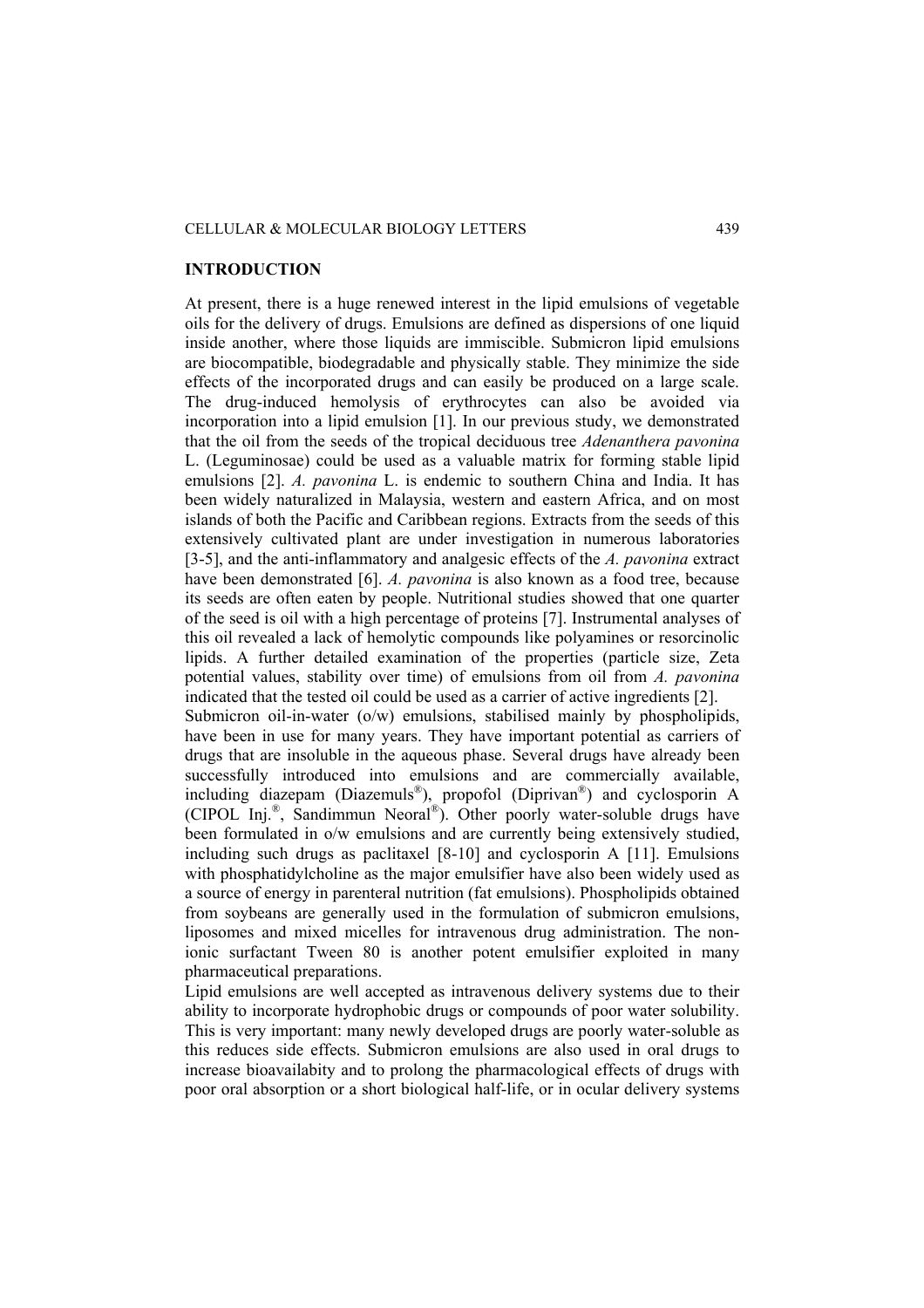[12, 13]. Direct contact of the drug with body fluids and tissues can be avoided, which means a minimization or significant decrease in side effects.

The erythrocyte toxicity assay is especially important in the evaluation of the safety of a given emulsion. Inducing erythrocyte hemolysis *in vitro* is a simple and reliable measure for estimating the membrane damage that may occur *in vivo*. The behaviour of emulsions *in vivo* can be predicted by investigating the degree of hemolysis in suspensions of isolated erythrocytes [14].

The aim of this study was to investigate the correlation between various ratios of the non-ionic emulsifier Tween 80, soybean lecithin and *A. pavonina* seed oil, and the physicochemical properties of those emulsions. These experiments allowed us to optimise the appropriate concentrations of the emulsifiers in order to obtain as low as possible size ranges of particles (around 50-300 nm), to guarantee an ameliorated tissue tolerance, uptake and transfer, and no foreign body reactions. As larger particles may cause embolism, the particle size distribution of parenteral fat emulsions is a critical factor for patient safety. We also report on the effects of emulsification upon the hemolytic behaviour of the model compound. The hemolytic activity of cardol, a highly lytic resorcinolic lipid [15], was compared in free and emulsion formulations. The extent of hemolysis induced by various emulsion formulations with or without cardol, prepared with various amounts of emulsifying agents, was assessed. The minimization of possible toxic side effects is of clinical relevance.

### **MATERIALS AND METHODS**

#### **Materials**

Polyoxyethylene-(20)-sorbitan monooleate (Tween 80), glycerol and sorbitol were obtained from Sigma-Aldrich, Poznan, Poland. Soybean lecithin (Lipoid S75) was supplied by Lipoid, Ludwigshafen, Germany. Cardol (1,3-dihydroxy-5-*n*-pentadecenylbenzene) was isolated from technical cashew nut shell liquid (CNSL) via normal-phase chromatography on a silica gel column equilibrated with chloroform/ethyl acetate (90:10,  $v/v$ ) [16]. Acrodisc<sup>®</sup> filters were provided by Gelman Sciences, Ann Arbor, MI. All the other reagents used were of the highest commercially available quality (POCh, Gliwice, Poland). Deionized double distilled water was used for all the experiments.

## **Plant material and extraction**

Mature seeds of *Adenanthera pavonina* were collected in the Kandy district of Sri Lanka. The extraction was performed as described elsewhere [17]. A volume of acetone sufficient to soak a 750-g sample of seeds completely was used. The extraction was carried out three times for 24 h at room temperature each time using a fresh solvent. The obtained extracts were combined, filtered through filter paper to remove any solid contaminating particles, and concentrated under reduced pressure. This procedure yielded about 30 ml of the oil, which was stored at -20ºC for further laboratory analyses.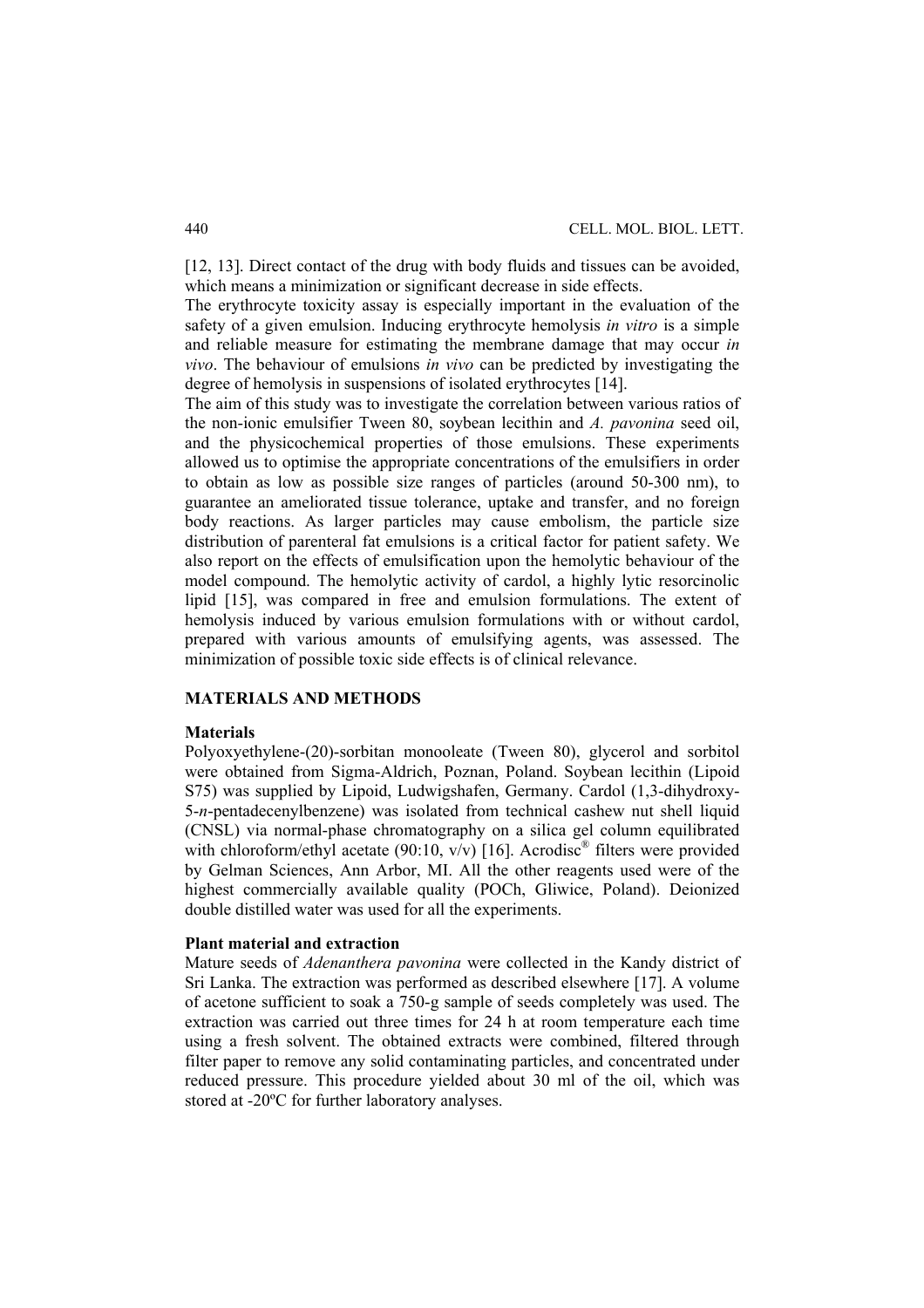### CELLULAR & MOLECULAR BIOLOGY LETTERS 441

### **Preparation of emulsion**

Emulsions were prepared as described previously [2]. Appropriate amounts of soybean lecithin and Tween 80 were dissolved in 50 mg of oil extracted from *A. pavonina* seeds. For the hemolytic experiments, the oily phase contained dissolved resorcinolic lipid (cardol). 2 ml of an aqueous phase consisting of 2.25% (w/v) glycerol or  $4.5\%$  (w/v) sorbitol (for adjustment to isotonicity) were added and vigorously mixed with the oil phase, then gently heated and vortexed for 5 min. The sample was further sonicated with an ultrasonic cell disruptor (Microson<sup>TM</sup>) for 10 min at 4 W. The sonicated preparations were filtered through sterile Acrodisc® 0.45 µm filters. All the emulsion preparations were prepared at room temperature.

# **Evaluation of the stability of the formulations**

The formulations were protected from light, and submitted to a 3-month long stability test at 4ºC and at room temperature. Determinations of the size of the emulsions were made at 14-day intervals.

### **Measurements of particle size and Zeta potential**

The mean particle size, polydispersity index (PI) and surface charge (Zeta potential) of the emulsion dispersions were determined using a ZetaSizer 5000 (Malvern, Warsaw, Poland) and PCS software. The analysis of particle size and PI, determined by photon correlation spectroscopy, was done using the volume distribution algorithm. The polydispersity index qualifies the particle size distribution, which here ranged from 0 for monodispersed to 1.0 for entirely heterodispersed emulsions. In order to obtain the optimum light scattering intensity and for the size analysis, approximately 15 µl of the emulsion was added to 2 ml of 2.25% aqueous glycerol solution. For the surface charge (Zeta potential) determination, 3 µl of the emulsion was diluted with 2 ml of 2.25% aqueous glycerol solution. All the measurements were carried out at 25ºC.

# **Preparation of erythrocyte suspensions**

Freshly collected blood from a healthy sheep was mixed with anticoagulant solution (74.8 mM sodium citrate/38.07 mM citric acid/124.3 mM glucose 1:1.19  $v/v$ ) and centrifuged at  $650 \times g$  for 10 min. The supernatant was discarded and the erythrocytes were resuspended in phosphate buffered saline (PBS; 5 mM phosphate, 150 mM NaCl,  $pH = 7.4$ ). Next, the erythrocytes were washed three times with an isotonic buffer (PBS), and the upper phase with a buffy coat containing precipitated debris and serum proteins was carefully removed at each wash step. After the last washing, the packed cells were suspended in a buffer to a hematocrit of 50%. All the erythrocyte suspensions used in the experiments were prepared daily.

## **Determination of hemolytic activity**

To determine the hemolytic effect, 700 μl of each emulsion containing cardol in 4.5% sorbitol was added to 20 μl of erythrocyte suspension (50% hematocrit)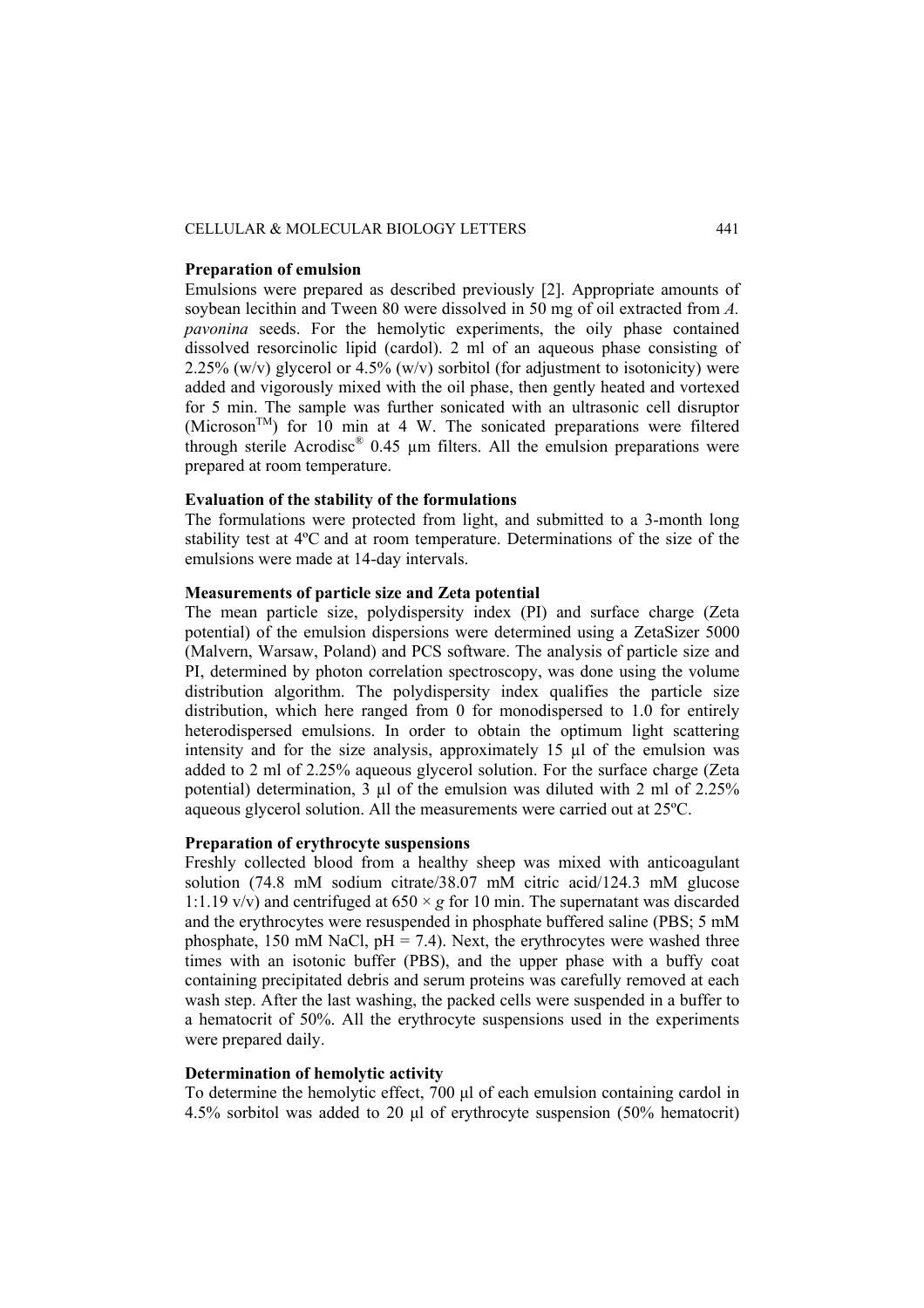and adjusted to a 4-ml volume with PBS. The final concentration of resorcinolic lipid was 100 µM in all the samples. The samples were stirred and incubated for 30 min at 37ºC. Debris and intact erythrocytes were removed by centrifugation at  $650 \times g$  for 10 min. The hemoglobin released into the supernatant was detected spectrophotometrically at 540 nm against a corresponding blank sample.

The hemolytic effect, measured as the percentage of hemolysis (H), was determined on the basis of released hemoglobin, according to the following formula:

$$
H[%] = \frac{A_s - A_{c1}}{A_{c2} - A_{c1}} \times 100
$$

where *A* is the absorbance, *s* is for the sample,  $cI$  is for the mechanical hemolysis (erythrocytes in PBS), and *c2* is for 100% hemolysis (erythrocytes in double distilled water). Control emulsions were prepared under identical experimental conditions, but without cardol.

## **RESULTS AND DISCUSSION**

In this study, we examined the correlation between various ratios of non-ionic emulsifier (Tween 80), soybean lecithin and A. *pavonina* seed oil and the physicochemical properties of the emulsions obtained. Fig. 1 demonstrates how the different compositions of those emulsions affected the mean particle size and polydispersity index (PI) values (pH in the range 5.6-6.0). According to our previous report [2], the particle size in emulsions containing  $2.4\%$  (w/w) oil from A. *pavonina* seeds and 0.7% (w/w) soybean lecithin was 209.8 nm. In this study, we used a formulation containing the same amount of oil, but stabilised with the same dose of the non-ionic detergent Tween 80, which had a substantially larger size of about 306.5 nm (Fig. 1). This may indicate that soybean lecithin has better stabilizing properties for this type of formulation.

The presence of both emulsifiers resulted in an evident decrease in the emulsion size and PI. This was explained as the result of the formation of a closely packed mixed film by intercalation of the non-ionic surfactant molecules between phospholipid monolayers [18, 19]. For emulsions stabilised with a fixed amount of Tween 80 (0.7% w/w), the introduction of larger doses of SPC (0.9 or 1.9% w/w) led to a decrease in the particle diameter (52.1 and 44.6 nm, respectively). When both emulsifiers were present at equal concentrations  $(0.9/0.9\% \text{ w/w})$ , the resulting colloidal carrier possessed the smallest of the sizes observed – only 43.6 nm. For all the described formulations containing 0.7-0.9% w/w Tween 80 and 0.9-1.9% w/w SPC, the polydispersity indexes varied in a range from 0.235 to 0.258. When the amount of non-ionic surfactant was reduced to 0.35% w/w, the emulsion containing 0.9% w/w SPC exhibited a particle size about 55% higher than that for emulsions stabilised with  $0.7\%$  w/w Tween 80 and the same amount of SPC. Surprisingly, this formulation exhibited the lowest PI value (0.208).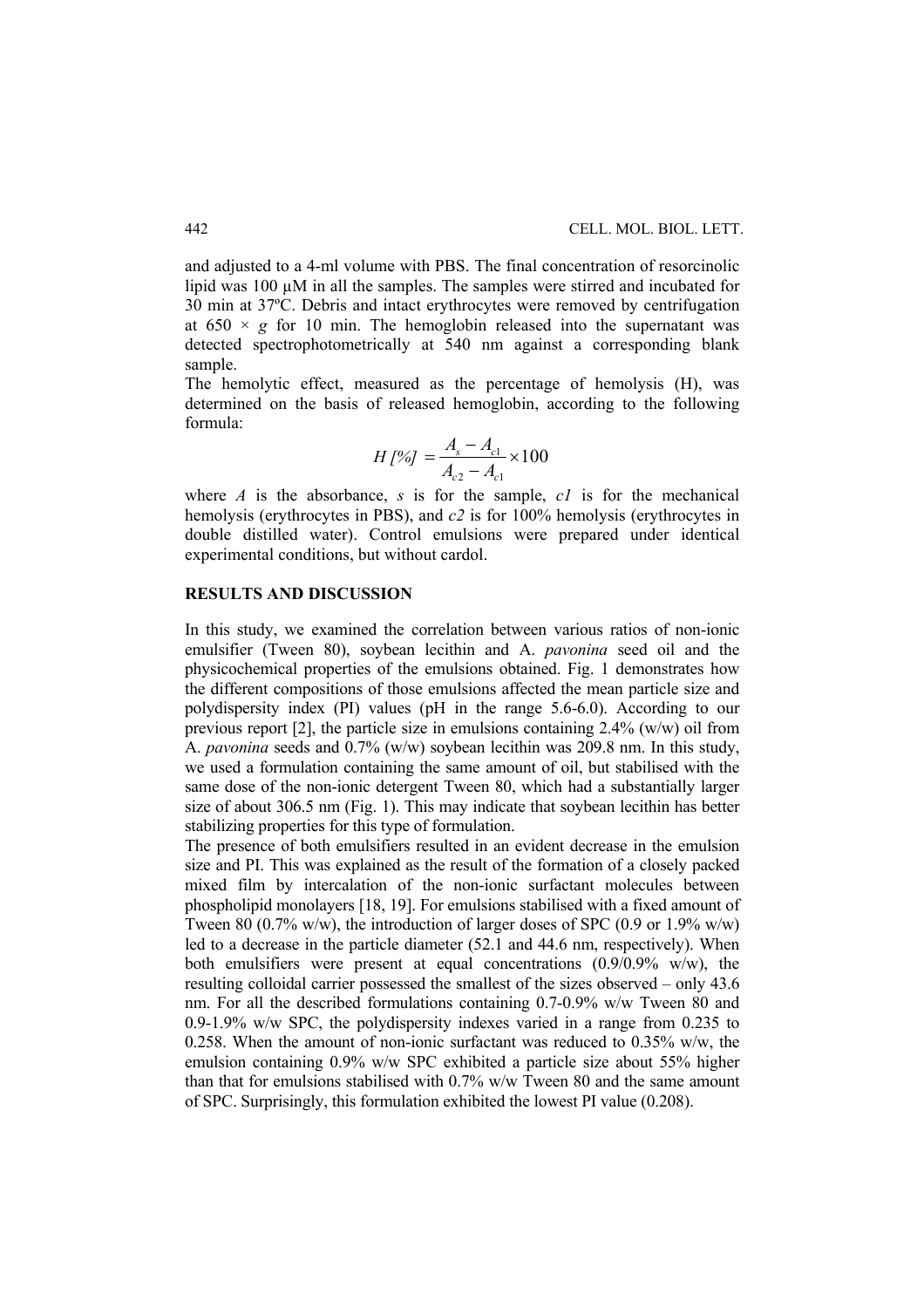

Fig. 1. The effect of emulsion composition on the particle size and polydispersity index. The amounts of Tween 80 and soybean lecithin used were  $(\% w/w)$ : 0.7/0 (1), 0/0.7 $*(2)$ , 0.7/0.9 (3), 0.7/1.9 (4), 0.9/0.9 (5) and 0.35/0.9 (6). Each formulation contains 2.4% w/w oil from *A. pavonina* seeds. Each point represents the mean  $\pm$  S.D. (n = 3).\*Data taken from [2].

All the formulations had negative, relatively large Zeta potential values (Tab. 1). It could be clearly seen that an increased SPC content consequently resulted in higher negative values of the surface charge. The highest charge (-45.3 mV) was determined for the emulsion with the highest soybean lecithin content (1.9% w/w). Formulations containing fixed 0.9% w/w doses of SPC and diverse amounts of Tween 80 were characterised by very similar Zeta potentials, between -35.6 and -39.7 mV. The lowest value (-28.5 mV) was observed in an emulsion devoid of lecithin. It could be concluded that a decrease in the size of the particles in the emulsion tested was associated with increasing values of the negative Zeta potential. This observation concurs well with results previously reported for chitosan-lipid emulsions (a decrease in particle size followed by an increase in the positive Zeta potential) [20]. However, the obtained Zeta potential values might be changed during sterilization by autoclaving.

Tab. 1. Comparison of Zeta potential for various emulsion formulations.

Each emulsion contained 2.4% w/w of oil from *A. pavonina* seeds. Each value represents the mean  $\pm$  S.D. (n = 3).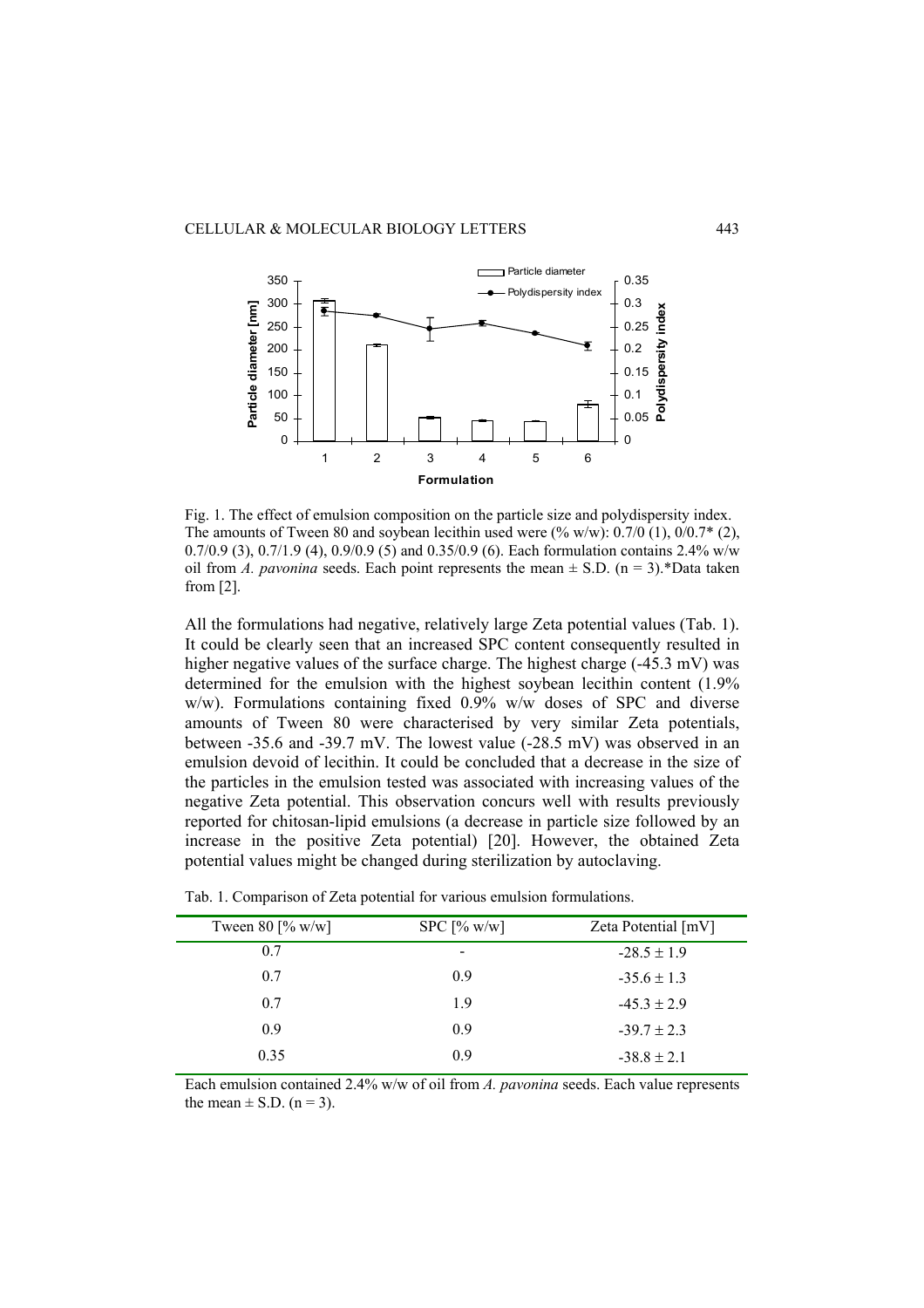

Fig. 2. A comparison of particle size changes in emulsions at  $4^{\circ}C$  (—) and at room temperature  $(--)$ . The emulsions were prepared with Tween 80 and SPC  $(\% w/w)$ : 0.7/1.9 (●) and 0.7/0 (▲), together with 2.4% w/w oil from *A. pavonina* seeds. Each point represents the mean  $\pm$  S.D. (n = 3).



Fig. 3. A comparison of particle size changes in emulsions at  $4^{\circ}C$  (—) and at room temperature (---). The emulsions were prepared with Tween 80 and SPC (% w/w): 0.35/0.9 (●), 0.9/0.9 (▲) and 0.7/0.9 (■) together with 2.4% w/w oil from *A. pavonina* seeds. Each point represents the mean  $\pm$  S.D. (n = 3).

As the physical stability of colloidal carriers is a prerequisite for the development of stable and effective formulations, the stability of preparations was tested at two different thermal conditions: at 4ºC and at room temperature. It is shown in Fig. 2 that the concentrations of the emulsifiers played a crucial role in stabilizing the emulsions during the 3-month long stability experiments. Emulsions containing only 0.7% w/w Tween 80 exhibited rather unsatisfactory behaviour at both temperatures, as the particle size decreased after one month. In this case, the possibility that larger particles underwent coalescence and their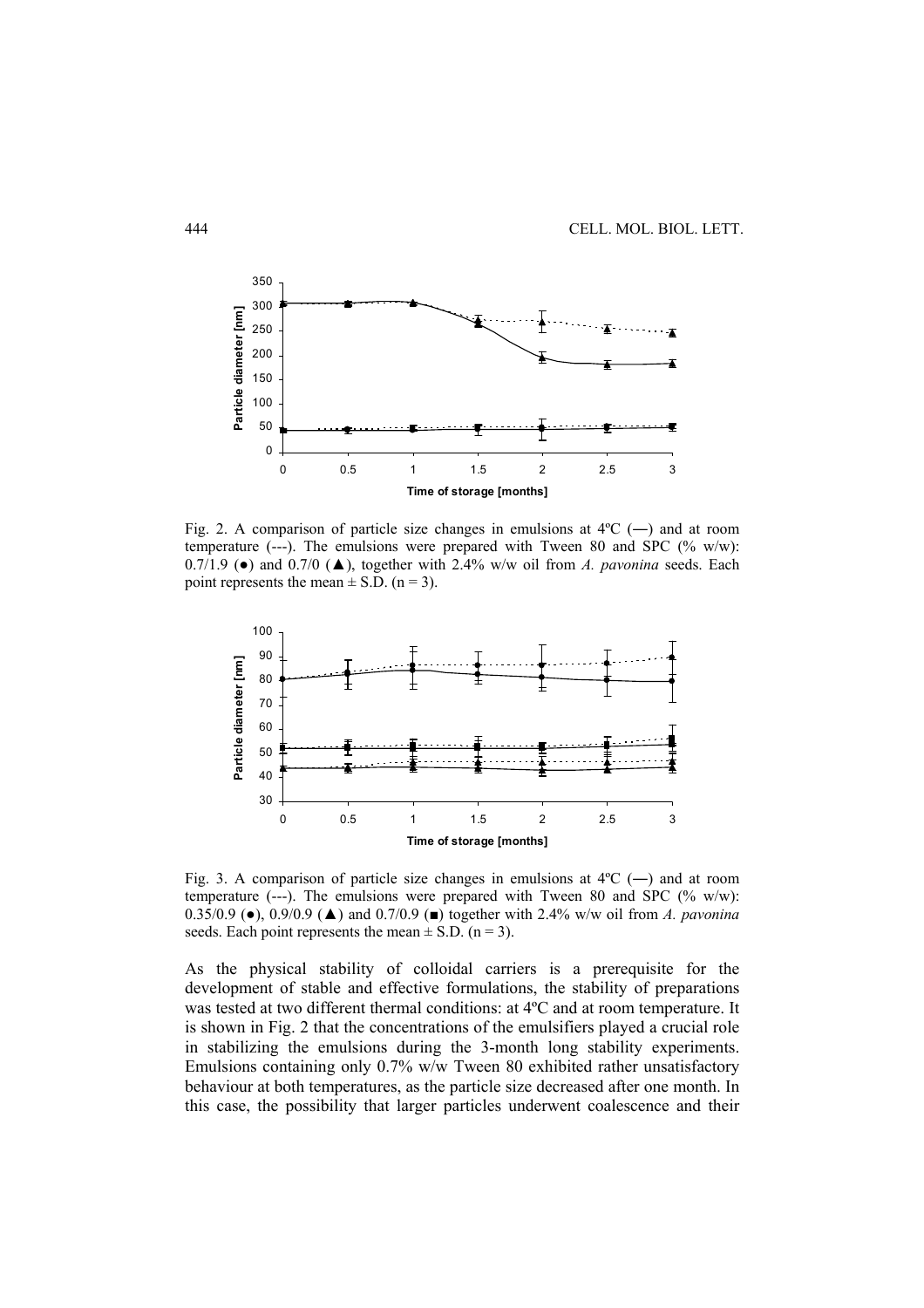### CELLULAR & MOLECULAR BIOLOGY LETTERS 445

size was beyond the measuring scope of the instrument should be taken into account. Emulsions with the same amount of the studied detergent and with 1.9% w/w SPC showed an excellent stability and no considerable changes in their size were recorded. Since the first emulsion exhibited a Zeta potential value of  $-28.5$  mV (306.5 nm) and the latter  $-45.3$  mV (44.6 nm), the variability observed might be explained as a consequence of the existence of varying surface charge potentials in those formulations. The results presented in Fig. 3 also indicated a clear correlation between size and stability. In emulsions containing 0.35/0.9% w/w Tween 80 and 0.9% w/w SPC, particle size measurements performed just after emulsion preparation and 3 months later did not show any significant changes, with an average particle size of 80.6 nm. Emulsions with a smaller diameter (52.1 and 43.6 nm) were very stable, with only a slight increase in size observed during storage at room temperature. These results concur well with other studies on the stability of emulsions performed on eighteen different natural oils, which also demonstrated the connection between the initial size of the particles and their stability [21]. The stabilizing properties of free fatty acids present in the oil from *A. pavonina* seeds (9.7% of the total lipids) [2] should not be ignored, as they might act as co-surfactants. Such a phenomenon has been previously reported on for castor oil [22].



Fig. 4. Hemolysis of sheep erythrocytes induced by free cardol (1) and by various emulsion formulations with (2-6) (open bars) or without cardol (2-6) (dashed bars). The amounts of Tween 80 and soybean lecithin used were  $(\% w/w)$ : 0.7/0 (2), 0.7/0.9 (3), 0.7/1.9 (4), 0.9/0.9 (5), and 0.35/0.9 (6). Each formulation contained 2.4% w/w oil from *A. pavonina* seeds. Cardol was present at a concentration of 100 µM. Each point represents the mean  $\pm$  S.D. (n = 3).

The determination of *in vitro* erythrocyte hemolysis is a test frequently used to establish the potential *in vivo* side effects of formulations. In this study, we used 4.5% sorbitol as an isotonizing emulsion agent instead of 2.25% glycerol, which may exhibit highly hemolytic behaviour [23]; sorbitol did not influence the size of the tested emulsions. We compared the extent of membrane damage induced by emulsions containing cardol; the presence of cardol caused an increase in the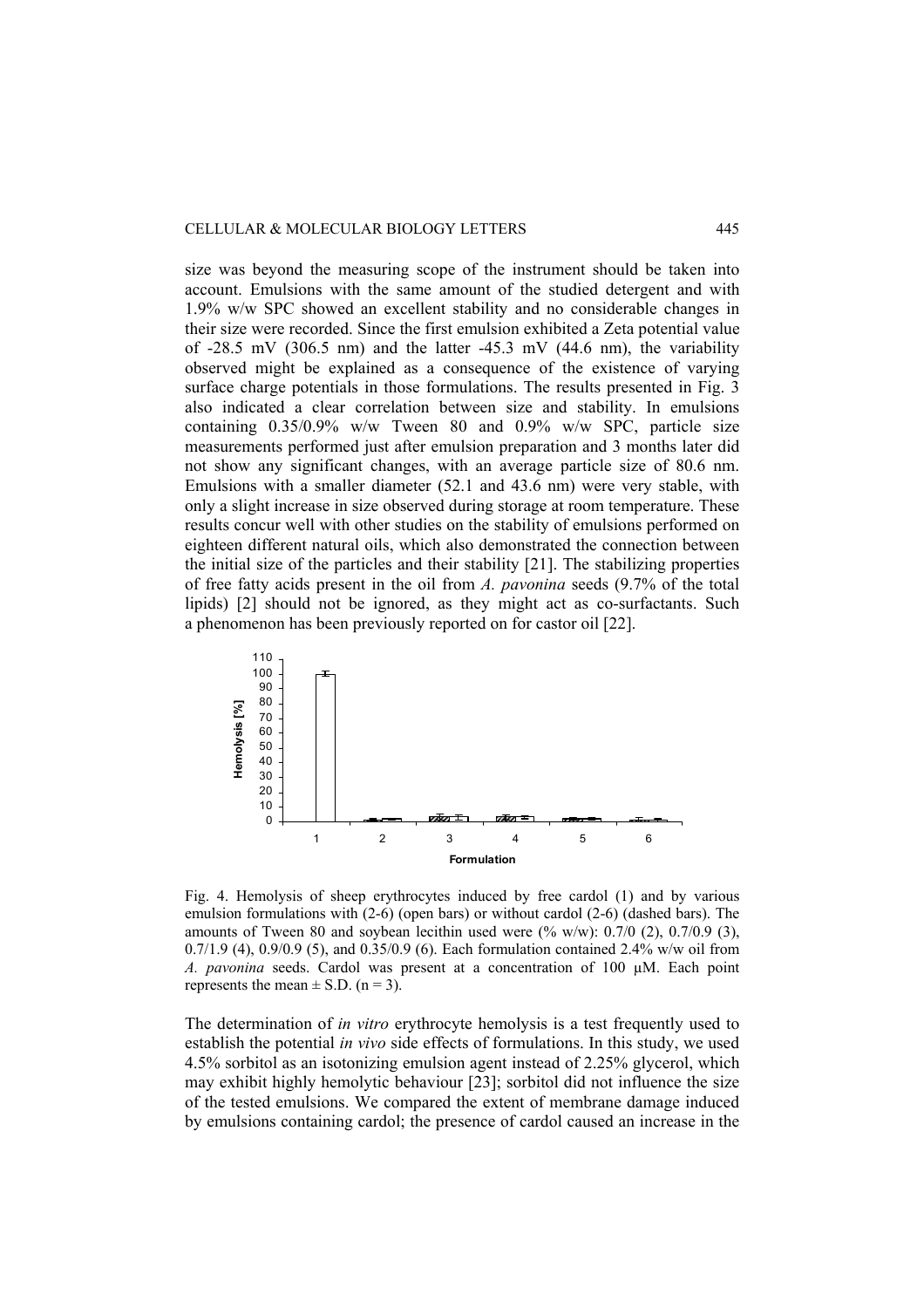Zeta potential, data not shown. At  $100 \mu M$ , this compound, applied in its free form, showed a very high hemolytic activity and caused lysis of all the tested red blood cells. As shown in Fig. 4, the encapsulation of cardol in the formulations studied resulted in an almost complete loss of its hemolytic action, and only a very low-level lytic activity  $(-1-3\%)$  against sheep red blood cells was observed. This indicates that the encapsulation of cardol neutralized its lytic activity and resulted in the protection of cells against its deleterious effect. However, there was no direct correlation between the size and the extent of this protection. Due to the small sizes of the particles in the formulations tested, they might be recommended for parenteral application. As demonstrated by Nagasaka [24], the percentage of hemolysis in this type of experiment is related to the PC content in the lecithins used as emulsifying agents. Therefore, this assay was also carried out with the same emulsions, but prepared without cardol. The values obtained were almost identical, indicating a negligible level (lower than 3%) of hemolysis after a 30-min incubation at 37ºC. Cardol, like other hemolytic amphiphilic compounds, is probably incorporated into the lipophilic core of oil droplets or into the interface. It is also possible that solubilization occurs in the phospholipid structures like the micelles or liposomes present in the aqueous phase [25]. Consequently, cardol has limited direct contact with the tested blood cells, and is not easily partitioned into them, resulting in the loss of its hemolytic activity. Such a mechanism has been suggested for other lytic agents [1].

The studied formulations, which contained only a 2.4% w/w oil phase, are sufficient cardol carriers. We are aware that such a low oil content might be not suitable for other lipophilic drugs. There are some publications where very similar compositions (o/w emulsions) containing non-ionic surfactants and phospholipid (egg PC) were proposed as carriers for lipophilic drugs [26]. Kan *et al.* also reported that increasing the oil/water ratio in such emulsion compositions beyond  $10\%$  (v/v) led to an enlargement in particle size. These compositions were also not stable in stability experiments. The acceptable oil/water ratio should be equal to or below  $10\%$  (v/v).

Since cardol was not observed to have toxic effects or irritation potential, the results reported here suggest that the presented emulsion systems are safe, and that those formulations containing the *A. pavonina* oil should be further investigated as potential carriers of other bioactive compounds. Further studies into whether the incorporation of polyethylene glycol derivatives (e.g. PEG-PE) into those emulsions would increase their blood circulation time *in vivo,* as reported earlier [27, 28] are the next logical step.

**Acknowledgements.** This study was supported in part by grant No. 2487/W/IBCH from the University of Wroclaw and by the University of Wroclaw Research Funds. We would like thank Mohamed C. M. Iqbal (Kandy, Sri Lanka) for providing *Adenanthera pavonina* L. seeds and Meg Bohse for her critical reading of the manuscript.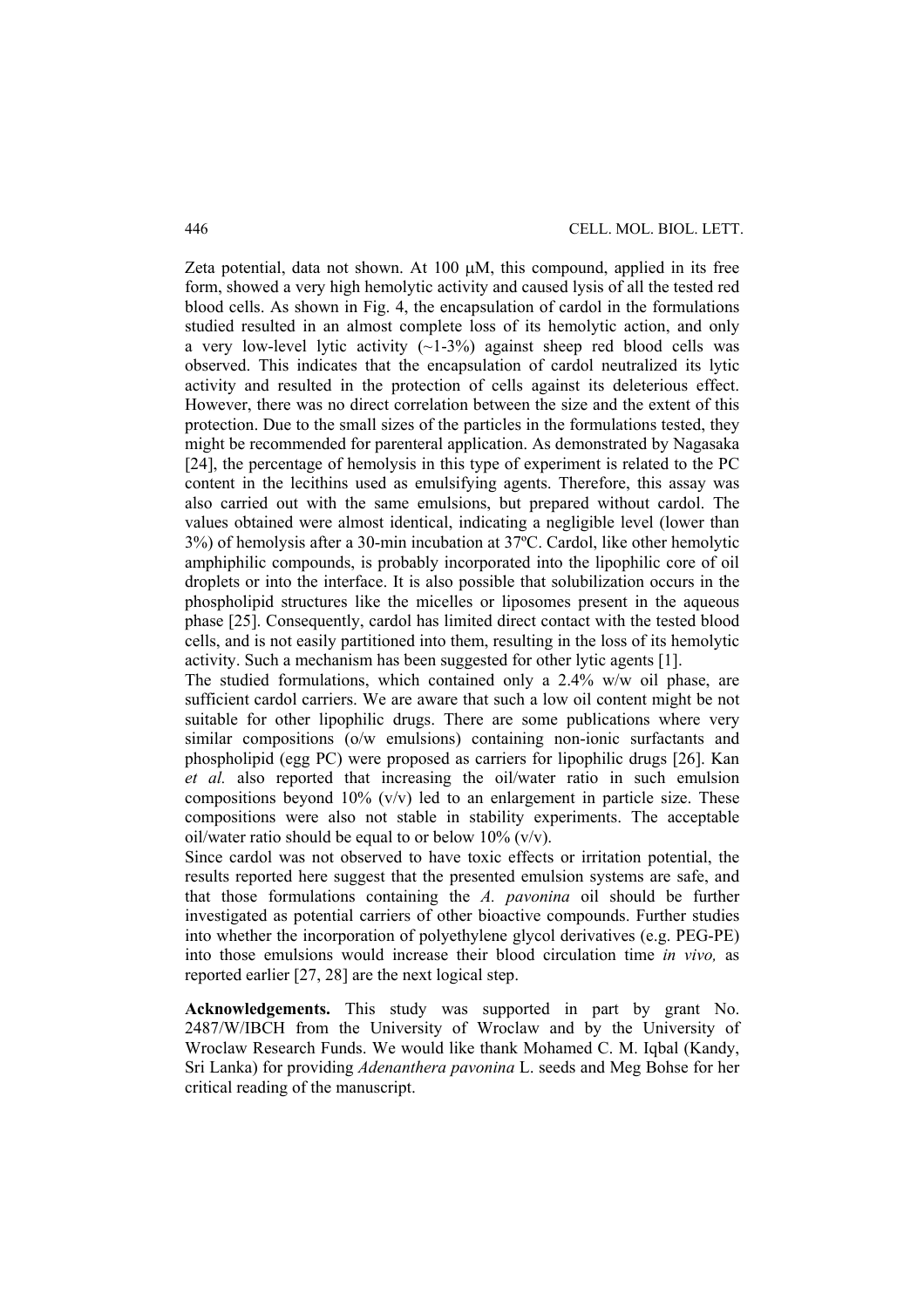### **REFERENCES**

- 1. Jumaa, M. and Müller, B.W. Lipid emulsions as a novel system to reduce the hemolytic activity of lytic agents: mechanism of the protective effect. **Eur. J. Pharm. Sci.** 9 (2000) 285-290.
- 2. Zarnowski, R., Jaromin, A., Certik, M., Czabany, T., Fontaine, J., Jakubik, T., Iqbal, M.C.M., Grandmougin-Ferjani, A., Kozubek, A. and Pietr, S.J. The oil of *Adenanthera pavonina* L. seeds and its emulsions. **Z. Naturforsch.** 59c (2004) 321-326.
- 3. Lam, J.M., Pwee, K.H., Sun, W.Q., Chua, Y.L. and Wang, X.J. Enzymestabilizing activity of seed trypsin inhibitors during desiccation. **Plant Sci.** 142 (1999) 209-218.
- 4. Santos, I.S., Da Cunha, M., Machado, O.L.T. and Gomes, V.M. A chitinase from *Adenanthera pavonina* L. seeds: purification, characterisation and immunolocalisation. **Plant Sci.** 167 (2004) 1203-1210.
- 5. Ali, M.S., Ahmed, F., Azhar, I. and Pervez, M.K. Pavonin: a new fivemembered lactone from *Adenanthera pavonina* Linn. (Mimoaceae). **Nat. Prod. Res.** 19 (2005) 37-40.
- 6. Olajide, O.A., Echianu, C.A., Adedapo, A.D. and Makinde, J.M. Antiinflammatory studies on *Adenanthera pavonina* seed extract. **Inflammopharmacology** 12 (2004) 196-202.
- 7. Burkill, I.H. A Dictionary of the Economic Products of the Malay Peninsula. 2nd edition., vol. 1, A-H. Government of Malaysia and Singapore, Kuala Lumpur, 1966.
- 8. Kan, P., Chen, Z.B., Lee, C.J. and Chu, I.M. Development of nonionic surfactant/phospholipid o/w emulsion as a paclitaxel delivery system. **J. Control. Release** 58 (1999) 271-278.
- 9. Lundberg, B.B., Risovic, V., Ramaswamy, M. and Wasan, K.M. A lipophilic paclitaxel derivative incorporated in a lipid emulsion for parenteral administration. **J. Control. Release** 86 (2003) 93-100.
- 10. Kang, B.K., Chon, S.K., Kim, S.H., Jeong, S.Y., Kim, M.S., Cho, S.H., Lee, H.B. and Khang, G. Controlled release of paclitaxel from microemulsion containing PLGA and evaluation of anti-tumor activity in vitro and in vivo. **Int. J. Pharm.** 286 (2004) 147-156.
- 11. Kim, S.J., Choi, H.K. and Lee, Y.B. Pharmacokinetic and pharmacodynamic evaluation of cyclosporin A O/W-emulsion in rats. **Int. J. Pharm.** 249 (2002) 149-156.
- 12. Klang, S.H., Baszkin, A. and Benita, S. The stability of piroxicam incorporated in a positively-charged submicron emulsion for ocular administration. **Int. J. Pharm.** 132 (1996) 33-44.
- 13. Tamilvanan, S. and Benita, S. The potential of lipid emulsion for ocular delivery of lipophilic drugs. **Eur. J. Pharm. Biopharm.** 58 (2004) 357-368.
- 14. Pape, W.J.W., Pfannenbecker, U. and Hoppe, U. Validation of the red blood cell test system as *in vitro* assay for the rapid screening of irritation potential of surfactants. **Mol. Toxicol.** 1 (1987) 525-536.